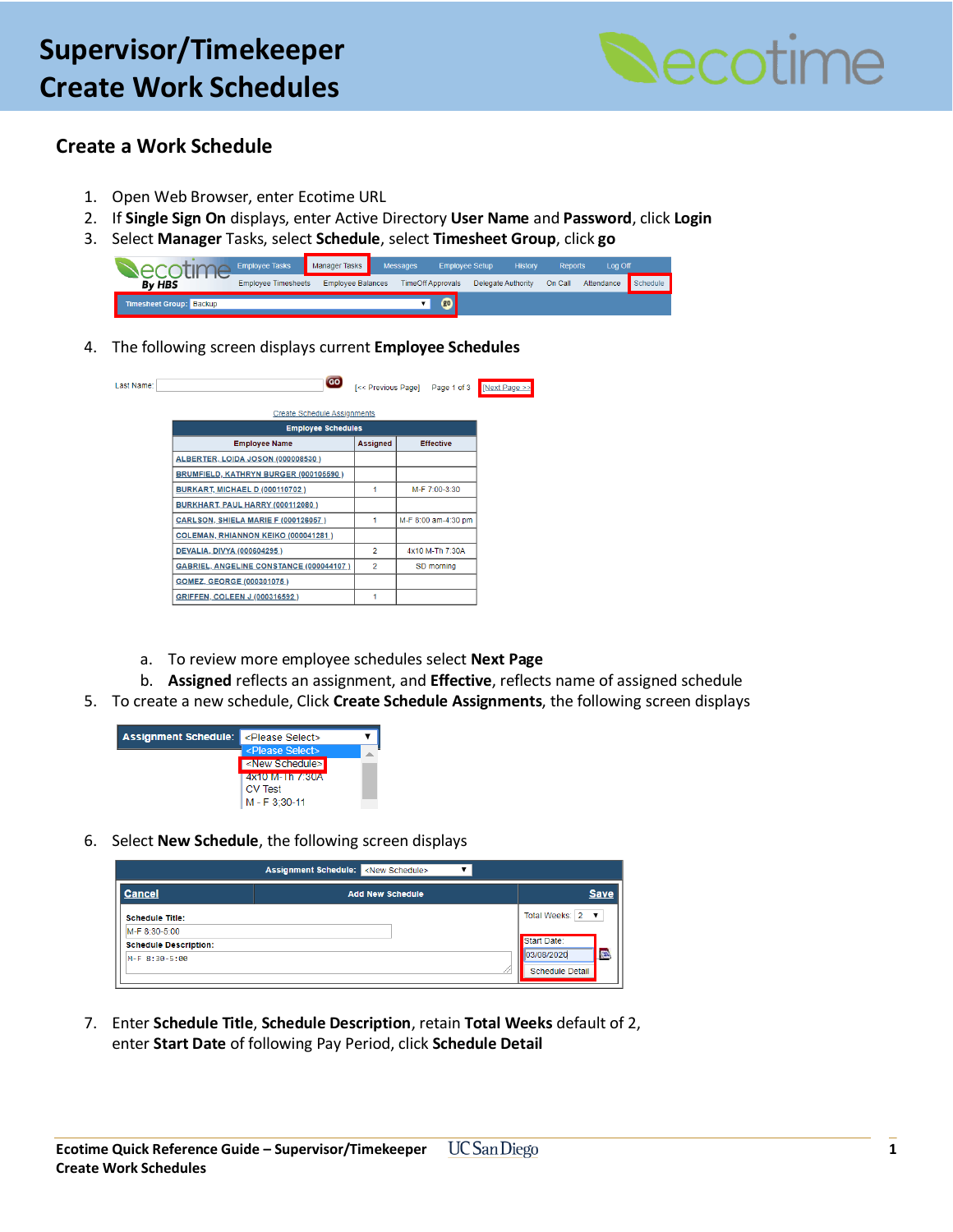# **General – Create a Position – Activity Lab Supervisor/Timekeeper Create Work Schedules**



8. The following screen displays

| <b>Assignment Schedule:</b><br>$\overline{\mathbf{v}}$<br><new schedule=""></new>                                                                                                         |                         |                           |                               |                             |   |             |   |                               |      |                      |                                      |                 |               |                            |                  |   |                             |    |                                                         |  |             |  |               |                 |             |                         |      |
|-------------------------------------------------------------------------------------------------------------------------------------------------------------------------------------------|-------------------------|---------------------------|-------------------------------|-----------------------------|---|-------------|---|-------------------------------|------|----------------------|--------------------------------------|-----------------|---------------|----------------------------|------------------|---|-----------------------------|----|---------------------------------------------------------|--|-------------|--|---------------|-----------------|-------------|-------------------------|------|
| <b>Cancel</b>                                                                                                                                                                             | <b>Add New Schedule</b> |                           |                               |                             |   |             |   |                               |      |                      |                                      |                 |               |                            | <b>Save</b>      |   |                             |    |                                                         |  |             |  |               |                 |             |                         |      |
| <b>Schedule Title:</b>                                                                                                                                                                    |                         |                           |                               |                             |   |             |   |                               |      |                      |                                      |                 |               |                            | Total Weeks: 2 ▼ |   |                             |    |                                                         |  |             |  |               |                 |             |                         |      |
| M-F 8:30-5:00                                                                                                                                                                             |                         |                           |                               |                             |   |             |   |                               |      |                      |                                      |                 |               |                            |                  |   |                             |    |                                                         |  |             |  |               |                 |             |                         |      |
| <b>Schedule Description:</b>                                                                                                                                                              |                         |                           |                               |                             |   |             |   |                               |      |                      |                                      |                 | Start Date:   |                            |                  |   |                             |    |                                                         |  |             |  |               |                 |             |                         |      |
|                                                                                                                                                                                           | M-F 8:30-5:00           |                           |                               |                             |   |             |   |                               |      |                      |                                      |                 | 03/08/2020    |                            |                  |   |                             |    |                                                         |  |             |  |               |                 |             |                         |      |
|                                                                                                                                                                                           | <b>Schedule Detail</b>  |                           |                               |                             |   |             |   |                               |      |                      |                                      |                 |               |                            |                  |   |                             |    |                                                         |  |             |  |               |                 |             |                         |      |
| $\ln 08$ $\sqrt{ }$<br>$30 \text{ V}$<br>A.M. ▼ Out: 05 ▼<br>$00 \times$<br>P.M. $\blacktriangledown$ Meal: 30 $\blacktriangledown$<br>Apply Schedule<br>Duration: 8.00<br>Clear Selected |                         |                           |                               |                             |   |             |   |                               |      |                      |                                      |                 |               |                            |                  |   |                             |    |                                                         |  |             |  |               |                 |             |                         |      |
| Select All                                                                                                                                                                                |                         |                           |                               |                             |   |             |   |                               |      |                      |                                      |                 |               |                            |                  |   |                             |    |                                                         |  |             |  |               |                 |             |                         |      |
| Week                                                                                                                                                                                      |                         |                           |                               |                             |   |             |   | 1 (03/08/2020 - 3/14/2020)    |      |                      |                                      |                 |               |                            |                  |   | 2 (3/15/2020 - 3/21/2020)   |    |                                                         |  |             |  |               |                 |             |                         |      |
| Weekday                                                                                                                                                                                   | <b>Select</b>           |                           | <b>Time In</b>                |                             |   |             |   | <b>Time Out</b>               |      |                      | <b>Meal</b><br><b>Break</b><br>(min) | <b>Duration</b> | <b>Select</b> | <b>Time In</b>             |                  |   |                             |    | <b>Meal</b><br><b>Time Out</b><br><b>Break</b><br>(min) |  |             |  |               | <b>Duration</b> |             |                         |      |
| <b>Sunday</b>                                                                                                                                                                             | u                       | ▼                         | ▼                             |                             | ▼ |             | ▼ | ▼                             |      | ▼                    | ▼                                    | 0.00            | $\Box$        | ▼                          |                  | ▼ |                             |    | $\overline{\mathbf{v}}$                                 |  | ▼           |  |               | $\mathbf{v}$    |             | $\overline{\mathbf{v}}$ | 0.00 |
| <b>Monday</b>                                                                                                                                                                             | □                       | $08$ $\blacktriangledown$ | 30<br>$\overline{\mathbf{v}}$ | $A.M.$ $\blacktriangledown$ |   | 05          | ▼ | 00<br>$\overline{\mathbf{v}}$ | P.M. | $\blacktriangledown$ | $30 \times$                          | 8.00            | □             | 08<br>$\blacktriangledown$ | $30 \times$      |   | $A.M.$ $\blacktriangledown$ | 05 | $\overline{\mathbf{v}}$                                 |  | $00 \times$ |  | $PM.$ $V$     |                 | $30 \times$ |                         | 8.00 |
| Tuesday                                                                                                                                                                                   | $\Box$                  | $08$ $\blacktriangledown$ | $30 \times$                   | $A.M.$ $\blacktriangledown$ |   | $05 \times$ |   | $00 \times$                   |      | <b>P.M. v</b>        | $30 \times$                          | 8.00            | $\Box$        | $08$ $\blacktriangledown$  | $30 \text{ V}$   |   | $A.M.$ $\blacktriangledown$ |    | $05 \times$                                             |  | $00 \times$ |  | <b>P.M. v</b> |                 | $30 \times$ |                         | 8.00 |
| Wednesdav                                                                                                                                                                                 | 0                       | $08$ $\blacktriangledown$ | $30 \times$                   | $A.M.$ $\blacktriangledown$ |   | $05 \times$ |   | $00 \times$                   |      | <b>P.M. v</b>        | $30 \times$                          | 8.00            | □             | $08$ $\blacktriangledown$  | $30 \text{ V}$   |   | $A.M.$ $\blacktriangledown$ |    | $05 \times$                                             |  | $00 \times$ |  | <b>P.M. v</b> |                 | $30 \times$ |                         | 8.00 |
| <b>Thursday</b>                                                                                                                                                                           | $\Box$                  | $08$ $\blacktriangledown$ | $30 \times$                   | $A.M.$ $\blacktriangledown$ |   | $05 \times$ |   | $00 \times$                   |      | <b>P.M. v</b>        | $30 \times$                          | 8.00            | 0             | $08$ $\blacktriangledown$  | $30 \times$      |   | $A.M.$ $\blacktriangledown$ |    | $05 \times$                                             |  | $00 \times$ |  | <b>P.M. v</b> |                 | $30 \times$ |                         | 8.00 |
| Friday                                                                                                                                                                                    | 0                       | $08$ $\blacktriangledown$ | $30 \times$                   | A.M. ▼                      |   | $05 \times$ |   | $00 \times$                   |      | <b>P.M. v</b>        | $30 \times$                          | 8.00            | □             | $08$ $\blacktriangledown$  | $30 \text{ V}$   |   | A.M. ▼                      |    | $05 \times$                                             |  | $00 \times$ |  | <b>P.M. v</b> |                 | $30 \times$ |                         | 8.00 |
|                                                                                                                                                                                           |                         |                           |                               |                             |   |             |   |                               |      |                      |                                      |                 |               |                            |                  |   |                             |    |                                                         |  |             |  |               |                 |             |                         |      |

- 9. Enter **In** 8:30 A.M., **Out** 5:00 P.M., **Meal**  30
	- a. Select the days of week, schedule applies to, click **Apply Schedule**
	- b. In upper right hand corner of the screen, click **Save**
- 10. New schedule displays

|                                                                | Assignment Schedule: M-F 8:30-5:00                                                                               |                                                     |
|----------------------------------------------------------------|------------------------------------------------------------------------------------------------------------------|-----------------------------------------------------|
| <b>Cancel</b>                                                  | <b>Add New Schedule</b>                                                                                          | <b>Save</b>                                         |
| <b>Schedule Title:</b>                                         |                                                                                                                  | Total Weeks: 2<br>$\overline{\mathbf{v}}$           |
| M-F 8:30-5:00<br><b>Schedule Description:</b><br>M-F 8:30-5:00 | //                                                                                                               | Start Date:<br><b>PER</b><br><b>Schedule Detail</b> |
|                                                                | <b>Assignment Dates</b>                                                                                          |                                                     |
|                                                                | <b>Start Date:</b><br><b>End Date:</b><br><b>CEN</b><br>12/31/2099<br>03/08/2020<br><b>Refresh Schedule View</b> |                                                     |
|                                                                |                                                                                                                  |                                                     |
|                                                                | <b>Assign To</b>                                                                                                 |                                                     |
| <b>Last Name:</b>                                              |                                                                                                                  | GO                                                  |

- a. To assign this schedule, enter **Start Date**, enter the beginning of the next pay period
- b. Enter **End Date** (End Date defaults to 12/31/2099)
- c. Enter **Last Name** of employee, click **GO**